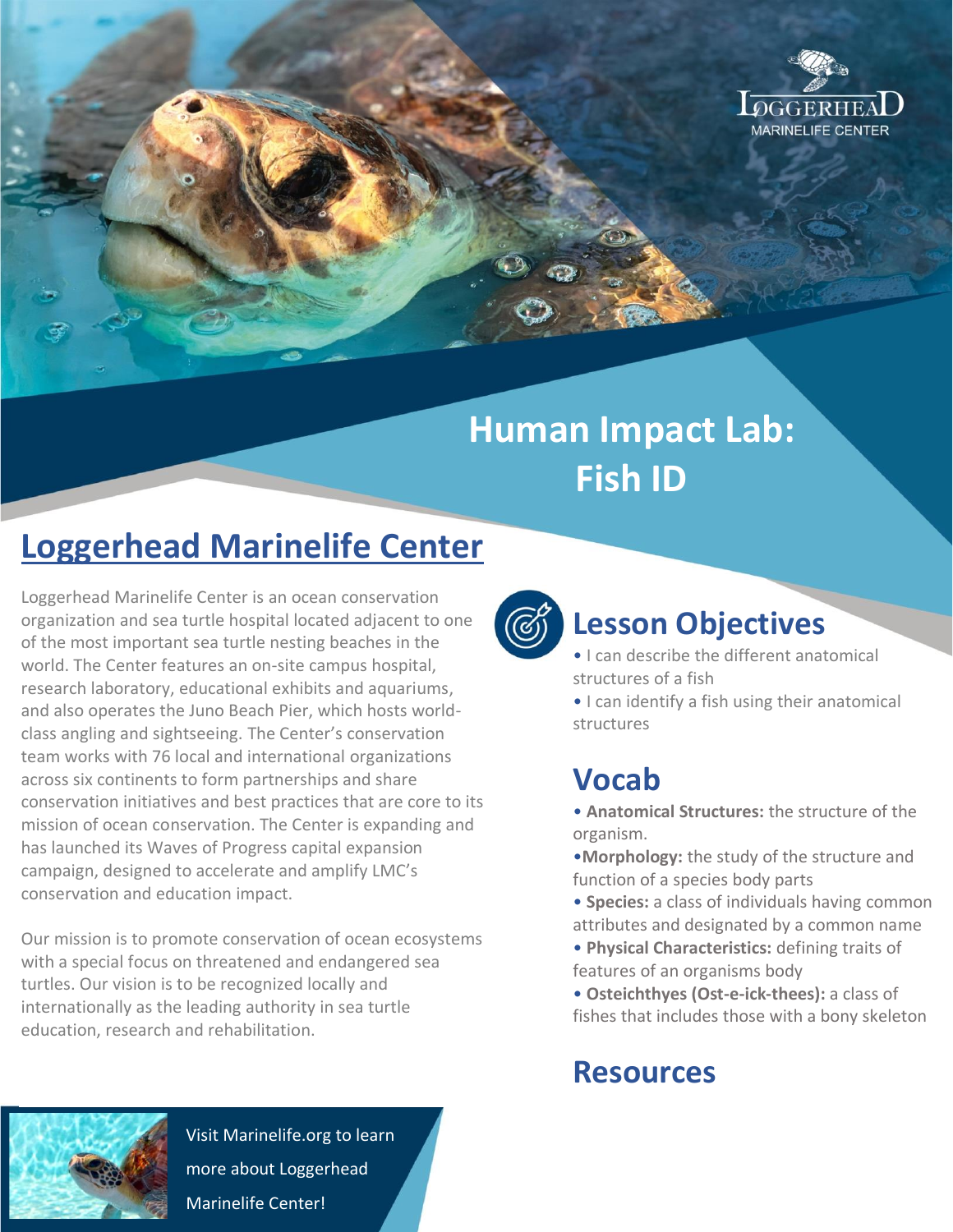#### **Fishy Adaptations**

Draw anatomical structures (funs, tail, mouth) and physical characteristics (coloration, markings) on the fish below. Think about the species environment, predators, and behavior and write a summary of your fish in the box below.



Summary (structure, physical characteristics, behavior, habitat, predators, prey):

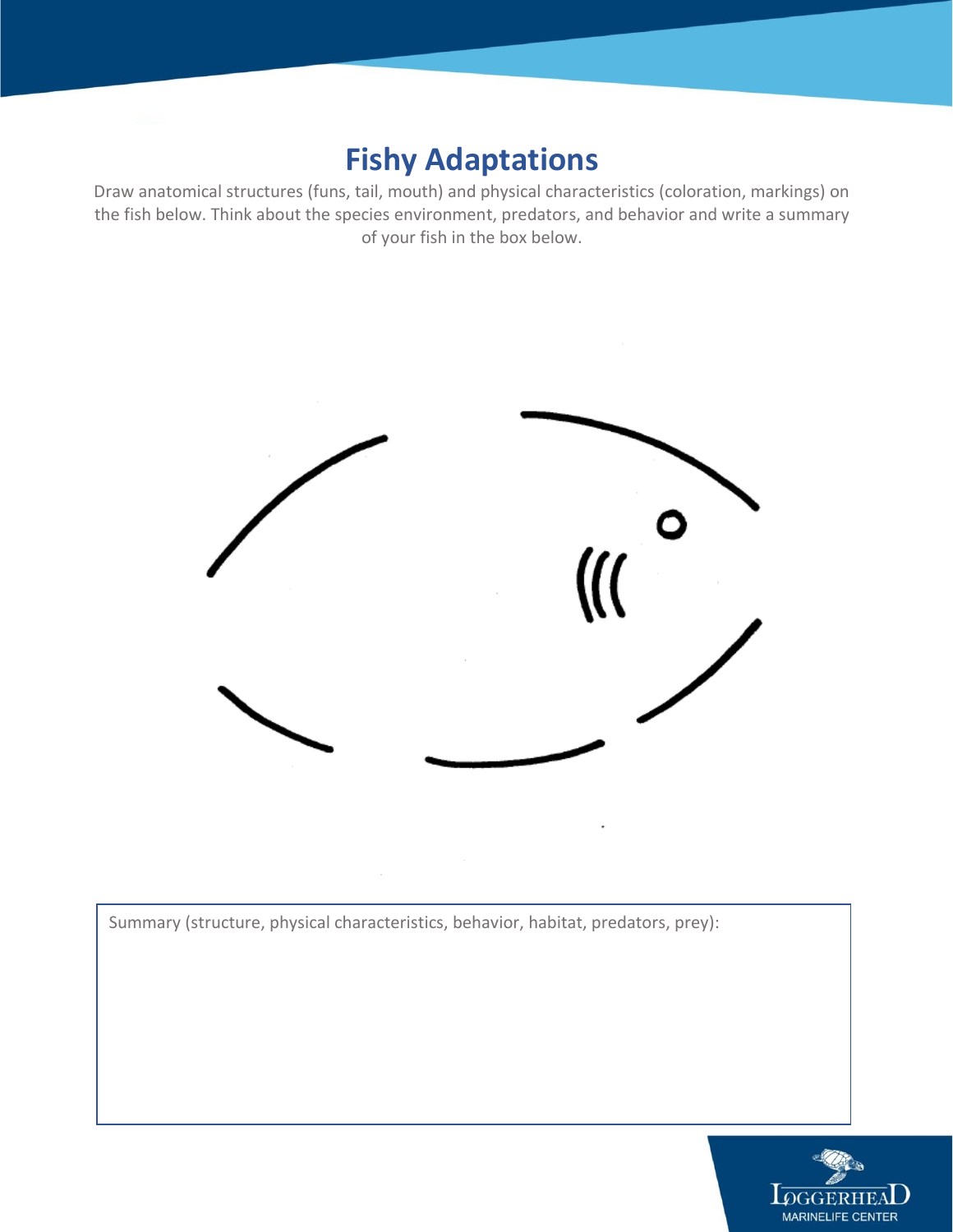